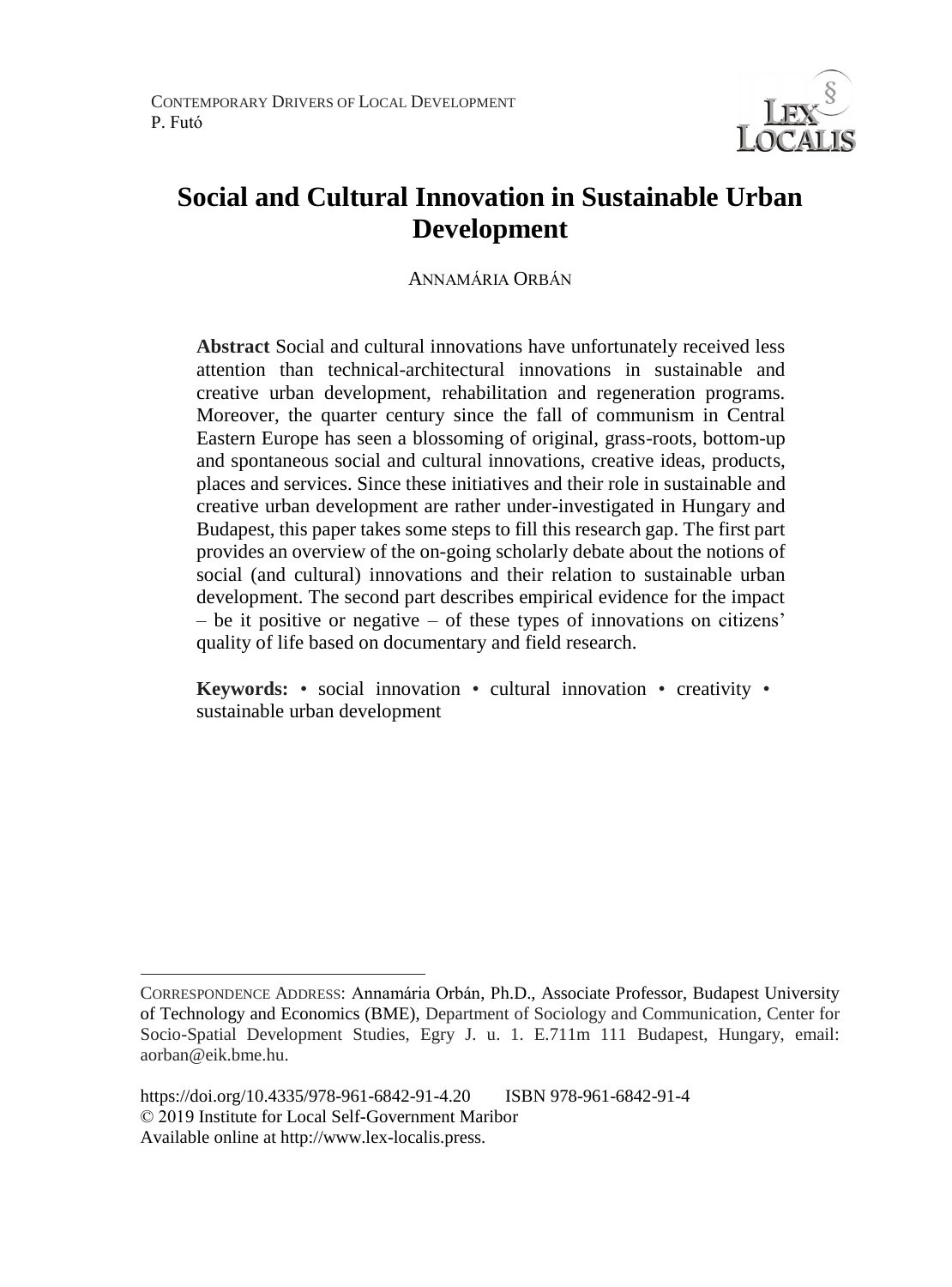#### **1 Introduction**

Cities and the development of human civilizations are, were, and always will be intertwined. Cities have been the cradles of great civilizations and cultures for thousands years, from Uruk in the Fertile Crescent through the Inca Machu Picchu to the European Venice. Cities host more people (54%) today than rural areas, and according to the world population prognosis of the UN, will be the home of the majority of people (66%) globally by 2050 (UN 2014). Cities are complex systems both in a physical and material and metaphysical and immaterial sense. They concentrate economic and political power and breed new, innovative and creative ideas. As Landry puts it, "the city provides a critical mass. It is an accelerator of opportunities and a generator of problems. It is a laboratory for what is good and bad about living together" (Landry 2012, 126). Creativity is the lifeblood of cities, with creative people and organizations at the centre. When individuals come together in one area, they establish a creative milieu, but the real question is how such a milieu comes about and enables cities to become innovative hubs (Landry 2000). As for the development of the creative milieu, Florida (2002) emphasizes the importance of how the physical space itself provides culture-related facilities, meeting places, restaurants, cafes and bars that attract the creative class of workers. While acknowledging the importance of the physical place and space – as we will see in the second empirical case study –, our interpretation is closer to Landry's "metaphysical" understanding of the creative milieu and cities, with the people, organizations and capacities at the centre establishing creative and innovative places. Thus, accepting his perspective, cities can be considered permanent laboratories of creativity and innovations, and, as this paper will emphasize, social and cultural innovation. Without such developments, we assume, cities could not have arisen, nor could they survive, since the multifaceted problems they generate demand innovative solutions. Moreover, we assume that culture and cultural innovations are the quintessential elements and basis of sustainable and creative cities, present and future.

Cities can be mediating innovation hubs, and/or perfect laboratories – quantitatively and qualitatively large enough for the testing of what is good or bad for communities, being located in-between the macro/national and micro/individual level. From another perspective, it is very important what kind of negotiation and mediation takes place in the urban development policy process to successfully meld "bottom-up," spontaneous and decentralized social and cultural innovation initiatives with "top-down," centralized urban development planning and policy.

The first part of this paper attempts to clarify the term social innovation as extended to the field of cultural innovation by describing the results of a literature review which paid special attention to the relationship of the former with sustainable urban development. To support our argumentation, it then seeks to operationalize  $-$  to translate into down-toearth, everyday life – these notions in the form of case studies with the help of qualitative empirical research based on document analysis, field research and structured interviews.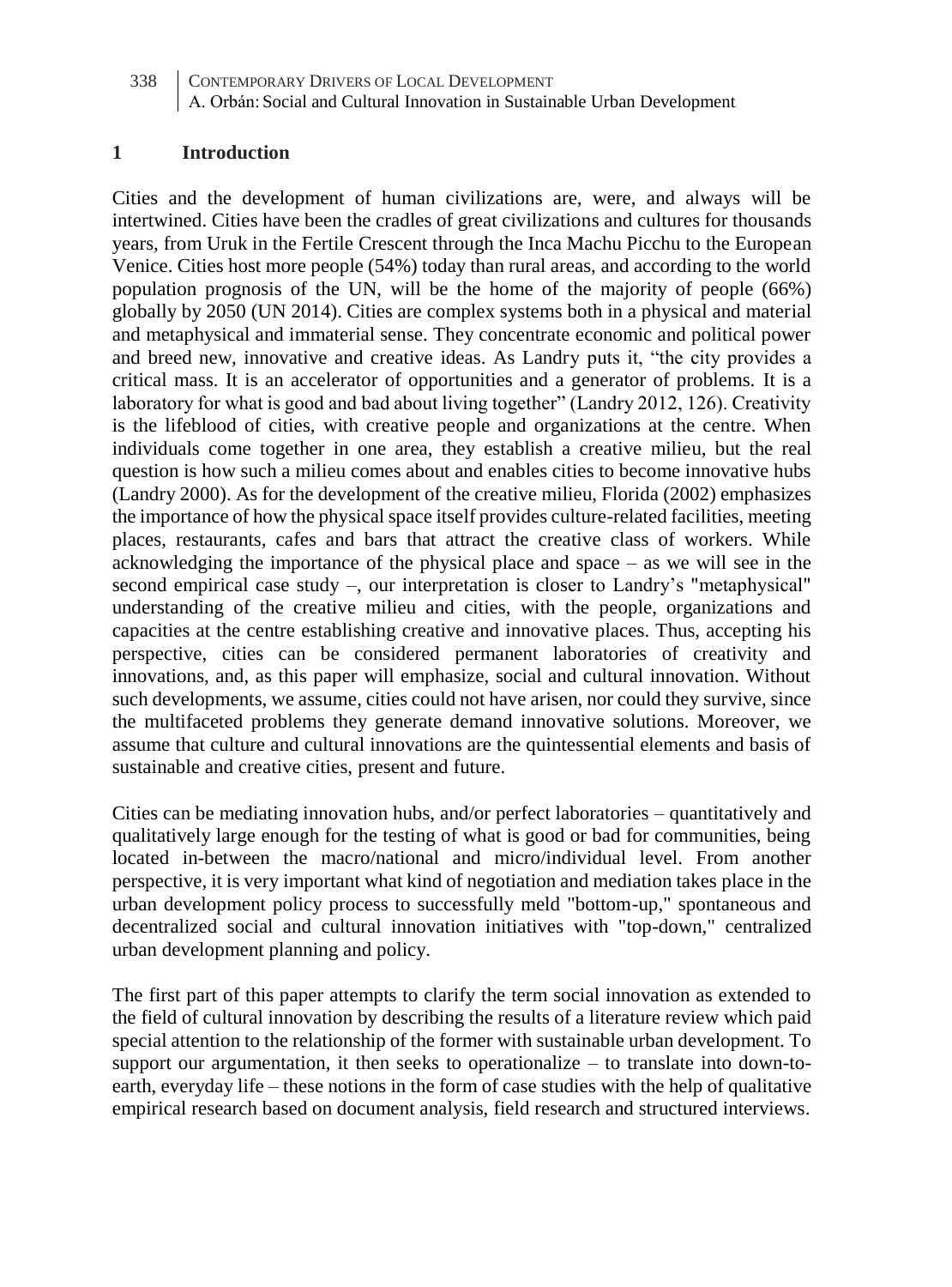#### **2 The conceptualization of social innovation**

At the beginning, we should consider the ongoing theoretical and scholarly debate about the concept of social and cultural innovation – whether this is a useful, enduring and theoretically clarified term, or just another trendy but ambiguous buzzword (Pol and Ville 2009; Jenson and Harrisson  $2013<sup>1</sup>$ ). The term – and the idea behind it – are not new, since Max Weber in the early 1900s first mentioned "social invention" when examining the relationship between social order and innovation. Later in the 1930s another well-known social theoretician, Joseph Schumpeter, considered social innovation as structural change in the organization of society, or as a change within the network of organizational forms of enterprise (Moulaert 2009; Moulaert *et al.* 2013).

Despite its widespread use in contemporary social science literature, however, the scientific conceptualization and operational definition of social innovation is still under elaboration (Jenson and Harrisson 2013; Moulaert *et al.* 2005 and 2013; Mumford 2002; Pol and Ville 2009). Some authors have acknowledged that social innovation is a "quasiconcept" (Jenson and Harrisson 2013, 15), while others honestly admit that reading and talking about social innovation "do not necessarily make its scientific meaning unambiguously clear" (Moulaert *et al.* 2013, 13).

In the last decade there has undoubtedly been a rise in the number of theoretical overviews of social innovation, many of which were related to social economy, sustainable development and creative cities (Cameron *et al.* 2004; Cohendet *et al*. 2010 and 2011; Deakin and Allwinkle 2007; Landorf 2011; Landry 2000 and 2012; Laville *et al*., 2007; MacCallum *et al*. 2009; Mieg 2012; Moulaert and Ailenei 2005; Moulaert *et al*. 2005 and 2013; Mumford 2002; Pol and Ville 2009; Rydin 2010). We can also witness an increase in empirical research in the form of a growing number of initiatives and projects funded by national/federal governments: for example, in Canada (Laville *et al*. 2007; Wolfe 2009) and the EU (see, for example, Jenson and Harrisson (2013), or Pisano *et al.*  $(2015)$ ,<sup>2</sup> in addition to some of the latest EU FP7 projects such as SI-DRIVE, TRANSIT, TEPSIE and WILCO).<sup>3</sup>

Nonetheless, the author still continues to observe a "technological bias," both in the interpretation and application of innovation among university scholars and professional experts generally, and in the field of urban development particularly. Both social innovation and what may be termed cultural innovation have unfortunately received less attention than technical innovation, despite their essential role in integrated and sustainable urban development, rehabilitation and regeneration programs. However, cities can be the starting points for sustainable urban development and policy implementation both in a technological and social sense, since they link technological and social innovation, including institutional innovation. When Mieg (2012) links sustainability and innovation in urban planning and development, he stresses both the challenge and potential of urban development for preserving local identity as a major retention factor and resource. To reconcile the seemingly controversial characteristics of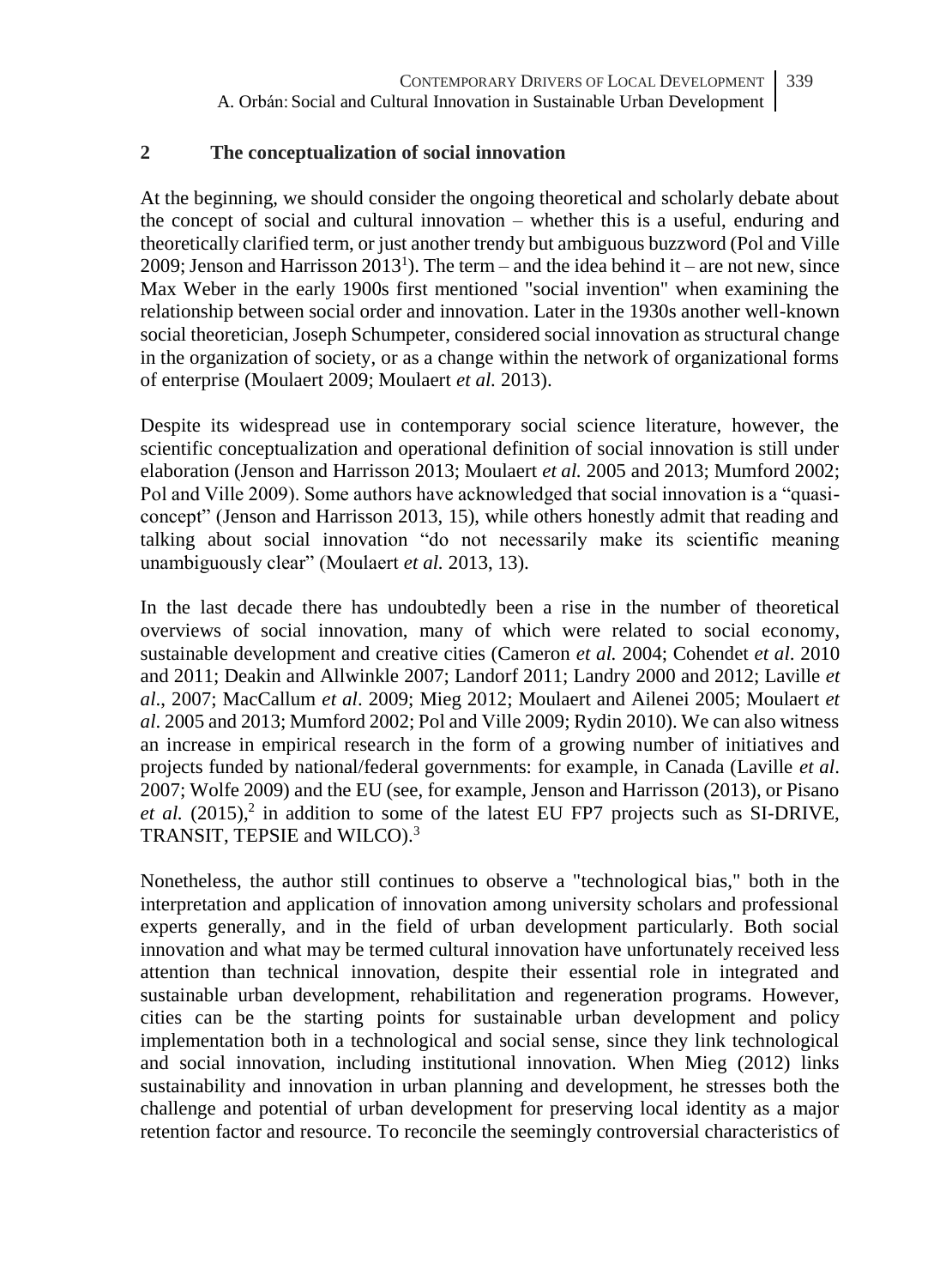sustainability (preservation) and innovation (radical change in and/or re-combination of resources) he differentiates based on other theoretical concepts two kinds of resources: "core" resources for preserving, and "growth" resources (potential "services") which may be radically changed through urban development. Another concern – also important in later argumentation – is to distinguish between "pure" and "hybrid" types of social innovation, the first having pure public good characteristics – many of them found in civil society and the social economy sector –, and the latter being located in between public and private goods, mostly represented by private/business sector social innovation. When business innovations and social innovations overlap, they can be called "bifocal innovations" (Pol and Ville 2009).

Mumford (2002), when trying to explain this problematic issue through conceptualization, identified several – essentially methodological – factors: social innovations are quite rare and they are typically diffuse, involving multiple partners over rather a long period of time. As such, it is difficult to identify a definite creative act in the end as an outcome. Perhaps one part of this explanation is too general, since it covers changes in social institutions, the creation of new forms of government, social movements and ideological-theoretical revolutions at the macro social level at one end of the social innovation continuum. At the other end of the continuum, however, are microlevel social innovations such as the creation of new processes and procedures for structuring collaborative work, the introduction of new social practices in groups, and the development of new business practices. This perspective is more relevant to this research, focusing as it does on examples of micro-level, practice-oriented social innovation in Hungarian case studies.

There are, however, certain features and characteristics common to scholars' interpretations in the social innovation literature which may serve as a starting point for further discussion. One characteristic approach is to relate the appearance of social innovation in a society (and economy) to unsatisfied needs or dissatisfaction with the present state of the art of social (political and economic) relations, institutions and ideas, often in times of crisis from a historic perspective. Many interpretations associate social innovation with issues of social justice, social integration, the fostering of (local) development and combating social exclusion, alienation, deprivation, or a lack of wellbeing (Gerometta *et al*. 2005; Moulaert and Ailenei 2005; Moulaert *et al*. 2005 and 2013). Social innovation is often a phenomenon concomitant with the social economy, as social innovation is viewed as a re-introduction of the values of social justice (such as solidarity) into the economy (see for example, Laville *et al.* 2007; Primavera 2013).

#### **3 Social innovation and sustainable urban development**

Some authors claim that many cities today suffer from various socioeconomic problems due to the crisis of the welfare state and the post-Fordist transformation processes. They also hope that these problems may be addressed by changes in governance structure – an important component of social innovation in the dimension of process – and by increasing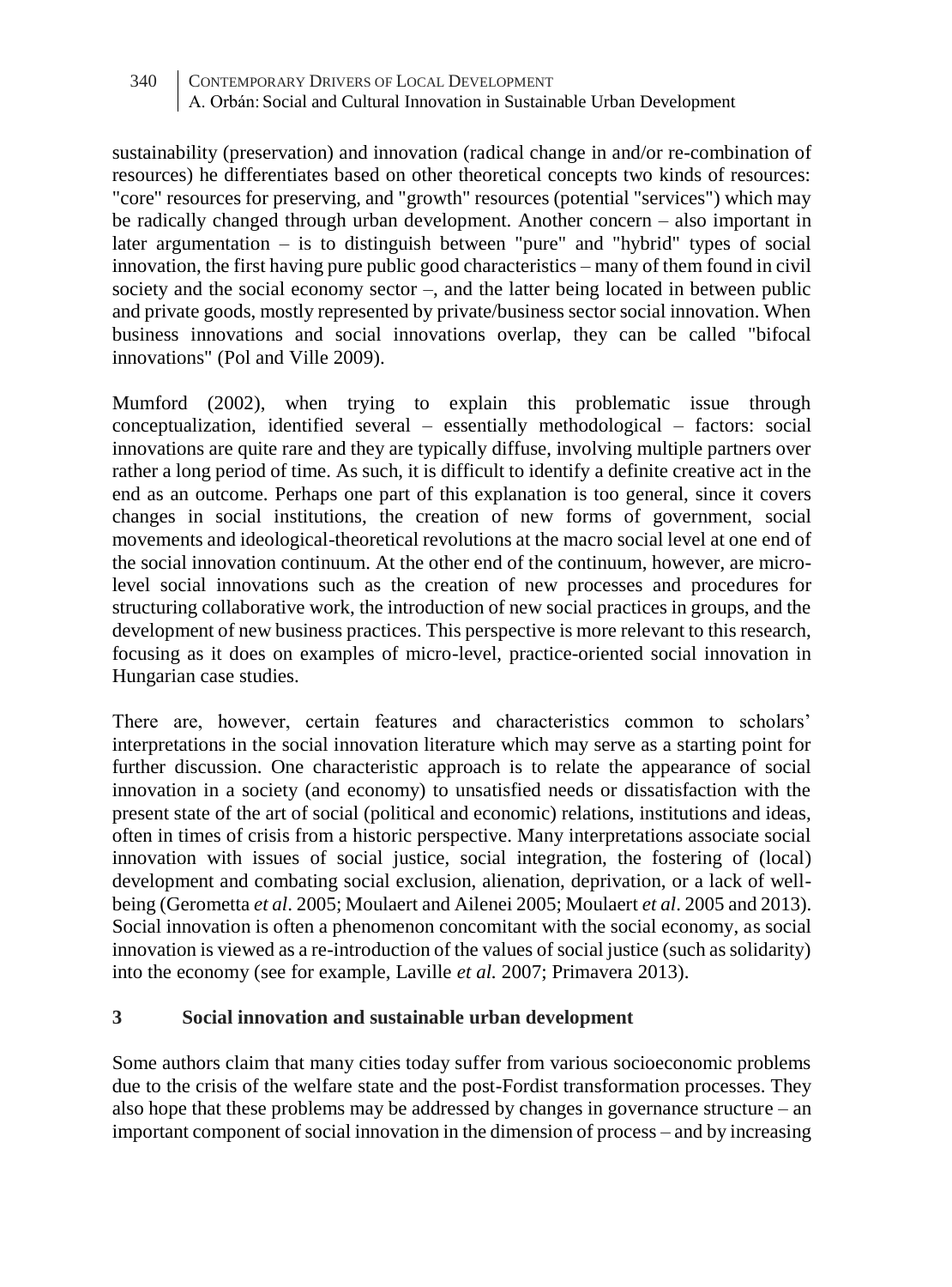socio-political capabilities and access to resources (the empowerment dimension) with the help of civil initiatives and organizations (Gerometta *et al*. 2005; Lafferty 2004; Moulaert *et al.* 2005; Taylor 2000). It is clear by now that social innovation is an important element of the social economy, and that both are strongly related to the third sector or civil society as they aim at increasing social integration and strengthening social-economic solidarity. In this paper, we treat civil society as an umbrella term, embracing both non-profit and not-for-profit organizations, among the other important initiatives in the "political community" that supplement and "counterbalance" the state and the market. Without exaggeration we can say that the re-appearance of civil society and the revitalization of various non-governmental organizations (NGOs) in the late 1980s changed the course of history, triggering – directly or indirectly – enormous political-economic regime change and the process of democratization of the countries of the Central-Eastern European region, including Hungary.

Turning back to social innovations in an urban context, Taylor (2000) argues that financial capital alone is not enough; human, social and institutional capital are also needed for successful urban regeneration, along with more inclusive urban governance programs. Furthermore, extending the research question to the "happiness of cities," quantifiable empirical evidence has recently come to light (Florida *et al.* 2013) that human capital plays a significant, crucial role at the metropolitan-level of well-being and the happiness of communities: more so than income or other variables (housing, density, climate, commute time, age, etc.).

Employing another perspective, some authors treat civil initiatives, civic engagement, local communities and networks – even "ICT-enabled" ones – as primary elements of alternative or sustainable local and/or urban development (Deakin and Allwinkle 2007; Moulaert *et al.* 2005), placing special emphasis on innovation and creativity in knowledge-based urban economies and urban regeneration programs (Deakin and Allwinkle 2007; Wolfe 2009). Authors also claim that there is a need for a more horizontal, network-based, multiscalar and multi-actor, participatory, inclusive and sustainable process of urban governance and policymaking (Gerometta *et al*. 2005; Lafferty 2004; Rydin 2010), a finding also relevant from the perspective of the present research and its policy implications.

# **4 Cultural innovation and creativity**

This paper adds two further areas for consideration and analysis. As the title indicates, we included cultural innovation in our empirical research. To clarify the notion itself, we consider the former to be comprised of creative and innovative new ideas, practices, processes and/or changes in the vast field of culture, be they among the normative, cognitive or material, human-made artifacts and elements of culture. In the case studies we emphasize those material and immaterial – or rather, normative and cognitive  $$ elements which enhance the life and well-being of urban social communities. Creativity, on the other hand, is a complex psychological phenomenon involving intuition and reason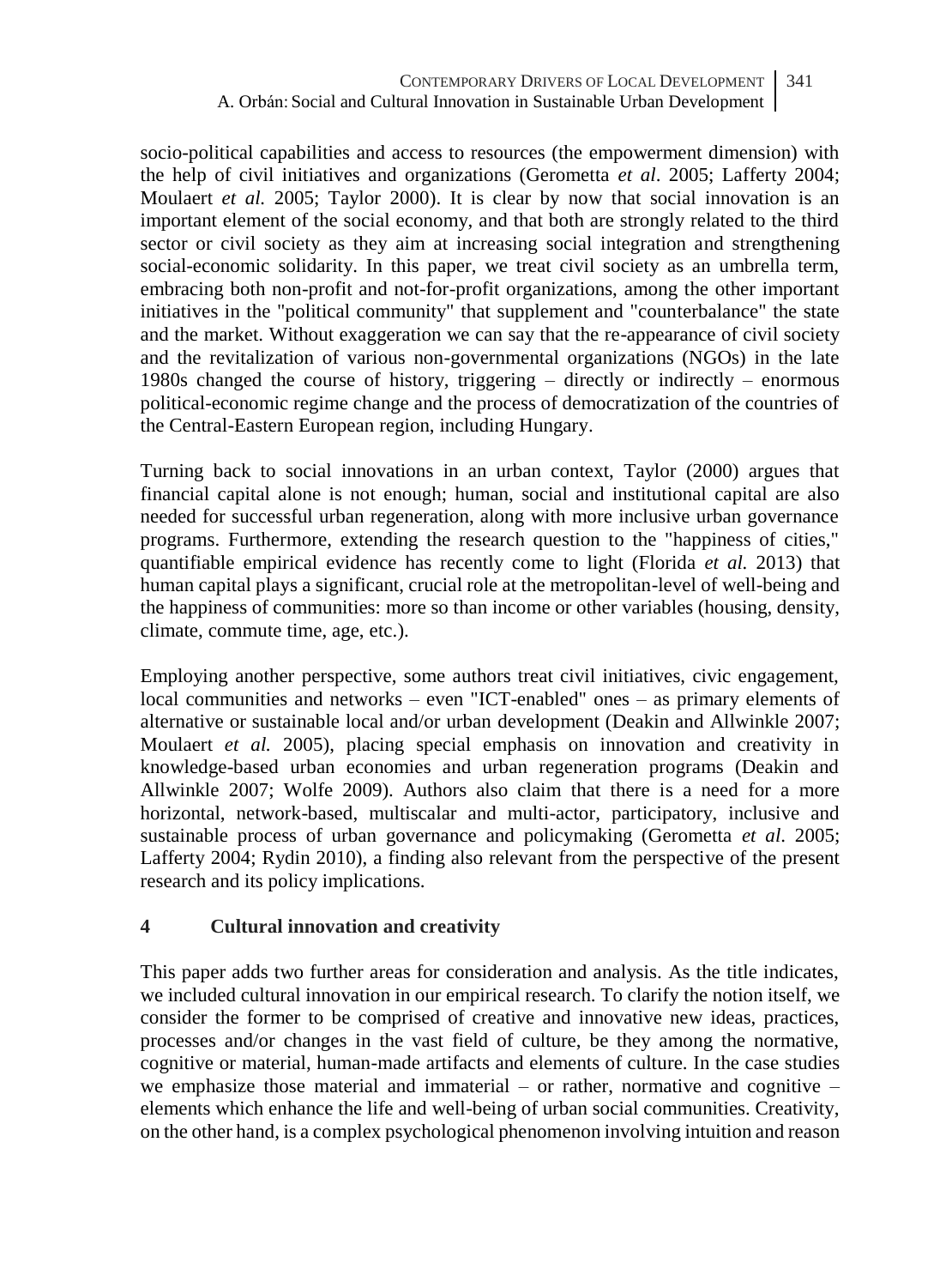342 CONTEMPORARY DRIVERS OF LOCAL DEVELOPMENT A. Orbán: Social and Cultural Innovation in Sustainable Urban Development

(Richards 2010) which may be classified in various ways, such as the "C's and P's" of creativity (ranging from the "Big C" – the eminent and unambiguous creativity of wellknown artists and scientists – to the "little C"; the everyday creativity of ordinary people). Depending on which aspect of creativity is being emphasized, four or six P's can theoretically be identified, focusing on *process, product, person (or personality)* or *place*, – extended by *persuasion* and *potential* (Kozbelt *et al.* 2010). The social context and environment a creative person operates in may be highly important. In social or business environments where grass-roots, everyday creativity can be found everywhere, creativity is a norm and culture in which there may be found many so-called "cultural creatives" (Richards 2010).

Finally, the *place* perspective leads us toward the creative place phenomenon, where "you can feel and sense the buzz" (Landry 2012, 123) which can occur either at the micro-level (a pub, for example) or the meso/macro level (a whole city). We assume that culture and cultural innovation are quintessential elements of any creative city, present and future. We suppose – as a concluding remark associated with a theoretical overview based on Roberts' (2006) findings about the British night-time economy does – that creative places, milieu and cities are not equivalent to "party cities" with youth-based, night-time, dominantly alcohol-related forms of entertainment and "no-go areas"; places that create more negative than positive externalities for local communities and lead to calls for a clearer vision of the creative city and effective policies from various layers of urban/local government.

As mentioned before, the second part of this paper – employing the theoretical findings described above – describes an examination of empirical evidence for the impact of social and cultural innovation on citizens' welfare and quality of life in various sectors. The first case study is an example of "pure" social innovation – with strong public good characteristics – coupled with cultural innovations realized in a civic-public and/or "CPP" (civic-public-private) partnership that unquestionably serves to improve local community welfare. We describe some hindering as well as fostering factors in the diffusion of this innovation, thereby enriching the findings of the earlier mentioned EU WILCO project. The second example is dominantly a cultural innovation with much "little C" creativity, which at the same time represents hybrid or bifocal social innovation in the private sector replicated very rapidly by new cultural creatives and entrepreneurs. Paradoxically, this second example exemplifies both public good and "public bad" characteristics, the latter in the form of negative externalities that affect the life of a close, local community.

In this way, the two case studies mirror each other: the first relating to sociocultural innovation, and the second to cultural-social innovation, but each have their own explanatory power to confirm our initial assumptions. However, both of them can be considered creative urban laboratory products that emerged "from below" that are – directly or indirectly – related to sustainable urban development. Moreover, they are successful socioeconomic and cultural experiments, validated – and replicated – by society and the economy.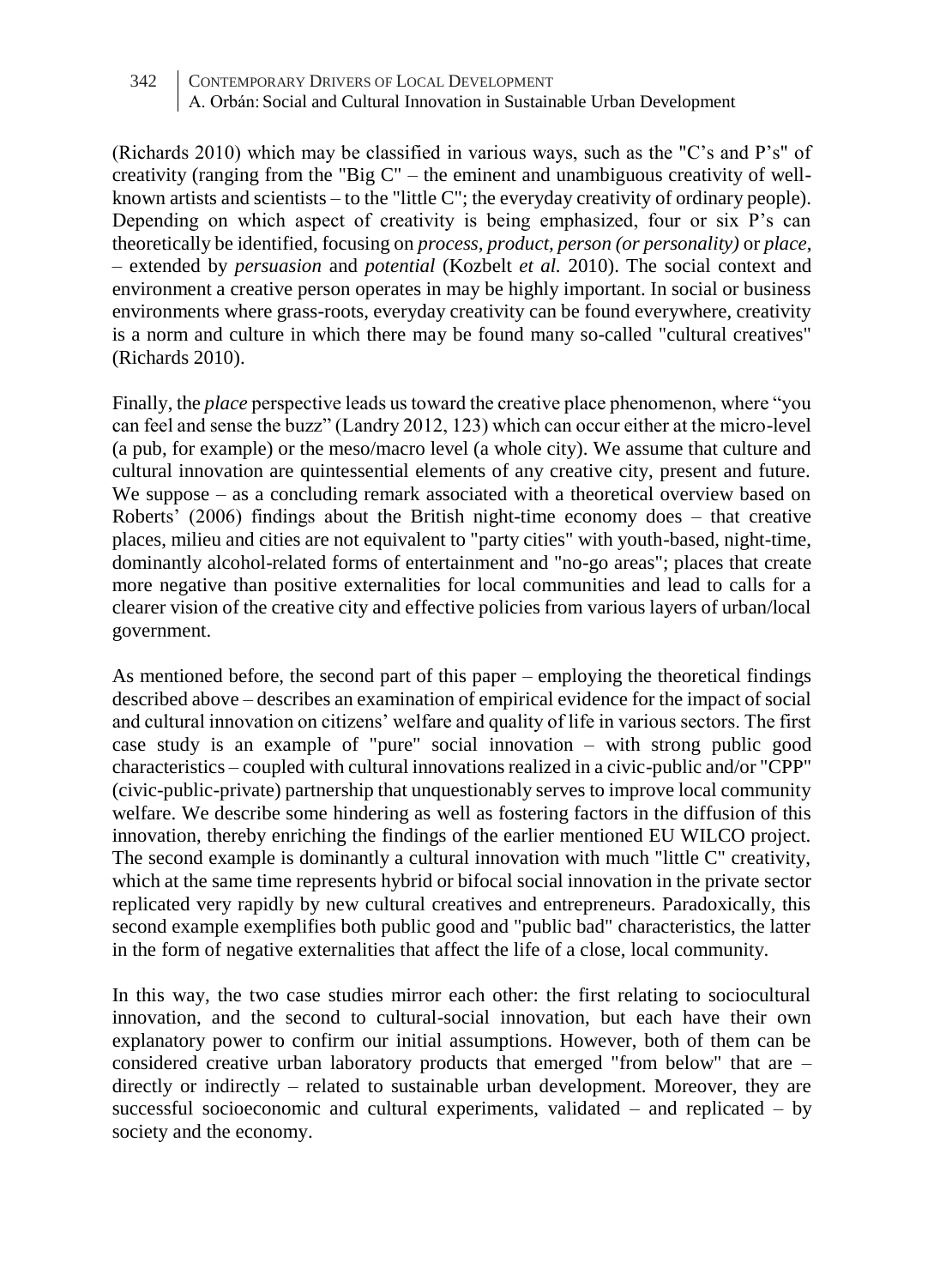## **5 Social and cultural innovation serving the well-being of families with kids**

# **5.1 Maltese playgrounds<sup>4</sup>**

Our first case study, initiated by a Hungarian civil organization, the Hungarian Charity Service of the Order of Malta, or the Hungarian Maltese Charity Service for short (HMCS), involves "pure" social innovation and has the characteristics of a public good coupled with cultural innovation. At this point, however, it is essential that we extend the historical scope, geographic space and time dimension to include an observation about the 1989–1990 political and economic regime change in Central-Eastern Europe. The reappearance of civil society, and the foundation and revitalization of various nongovernmental organizations (NGOs) in the late 1980s played an essential role in the political-economic regime change and democratization process of the region's countries, including Hungary. Without exaggeration we can say that some of these initiatives changed the course of history, having – directly or indirectly – enormous political impacts on the regime change process. One of the actors was the Hungarian Maltese Charity Service (HMCS), whose foundation and early activities are strongly intertwined with the political-economic changes of the late 1980s in Hungary.

Today, one of HMCS's programs represents a social and cultural innovation, providing empirical evidence for the earlier-mentioned theoretical foundations: it satisfies a social need, fosters social integration, forms part of sustainable urban development and provides the kind of social welfare, as well as cultural services, which are essential for promoting the well-being of many local communities. Basically, it is a pure social innovation with public good characteristics that was founded by a civil organization, relying on both "core" and "growth" resources, the former represented by a preserved urban infrastructure, and the latter socio-educational services.

In 1998 the HMCS initiated a program called "Prevention with playing" and opened (through a "civic-public" partnership) the first of its *Maltese Playgrounds* in a high-rise estate in Óbuda in Budapest's Third District, supported by funding from the government as well as other non-profit organizations. The creative idea of a new type of playground came to the founding fathers' (the President and Vice President of HMCS) minds when they visited a Dutch town in the late 1990s and saw a fenced-in playground with a little house occupied by an elderly female guard. Nevertheless, from the very beginning the initiators wanted to do more. From working in the schools of the district, they were both aware of all the socioeconomic problems and needs of local families. An additional important aspect was that they had (and still have) good relations with the local government (from our perspective this represents positive social capital), which can be regarded as a fostering factor, yielding more Maltese playgrounds in the Third District than in any other in Budapest.

One the most important socio-educational innovations of these playgrounds is the service they provide to the families of the high-rise apartment buildings: social pedagogue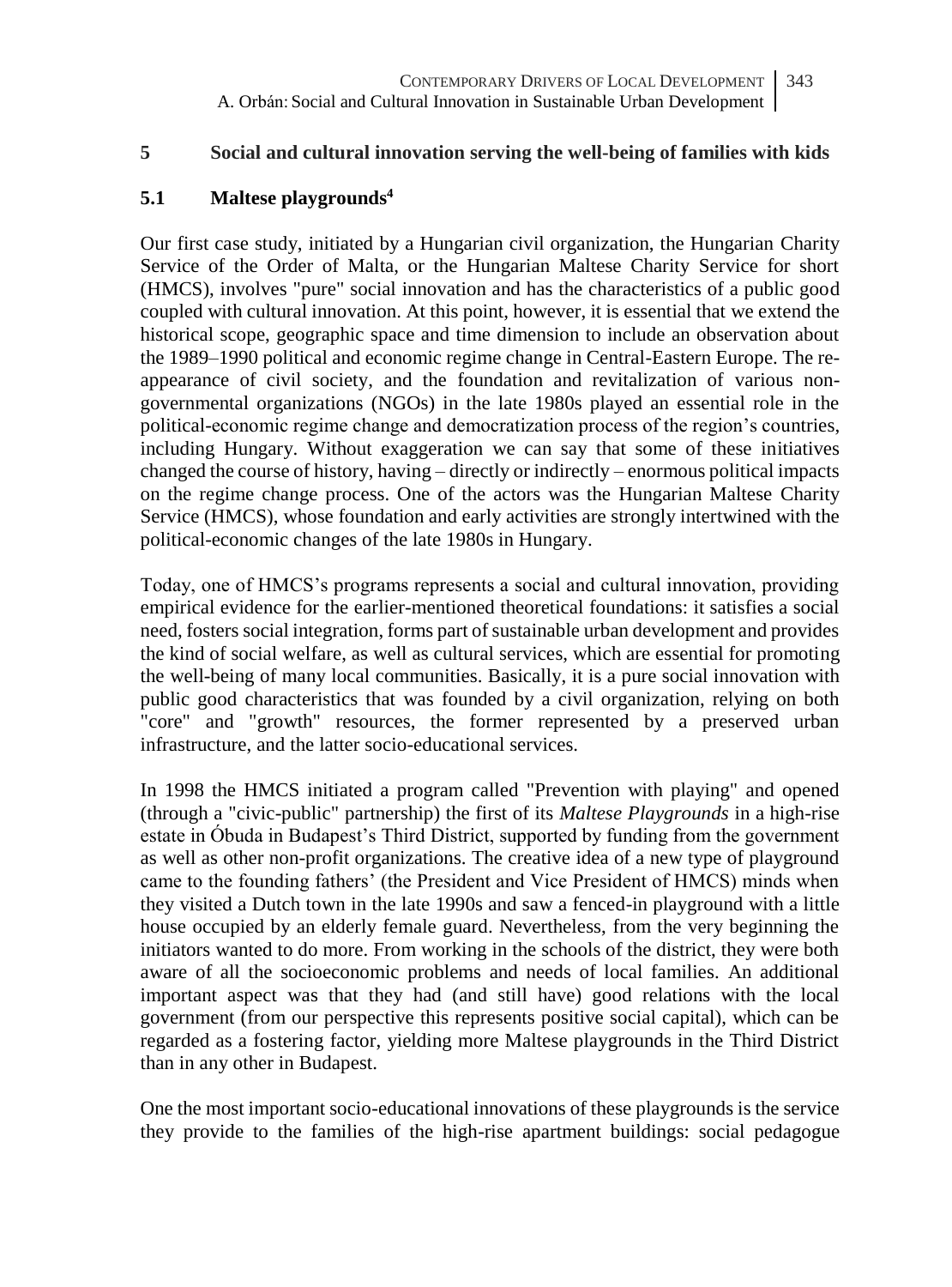professionals, accompanied by volunteers, offer free-of-charge, cultural-educational daycare activities both for families with small children and for older teenagers. These playgrounds are rather large, fenced off, about 100  $\mathrm{m}^2$  in size, and are open every day – but closed at night – with a covered playhouse shelter where activities and events can be held even on rainy days. They are also equipped with other service facilities, including toilets with a changing table, a first-aid kit and a telephone for emergencies. It is also important to mention that the various youth cohorts have separate places to play peacefully within the grounds, but everybody has to conform to the ethical norms and formal and informal behavioral rules of the Maltese playground, which serve their own interests. Thus, supported by this form of normative cultural innovation, the Maltese playgrounds have a very good reputation in the district as meeting and orientation points for families, mothers and children, who "like them and come, because there are rules".

It is fair to say that these Maltese playgrounds are most helpful in social terms for local families and sustainable for the whole (prefabricated) housing estate community during school holidays. This is especially true during the long summer vacation when schools are closed and many children wander unattended in the streets, as their parents are working and cannot afford to pay for summer camps or other activities that are offered by the private sector. Many former "Maltese kids" help the social workers as young volunteers with their own programs, such as teaching folk dancing. There are also other social-educational and cultural innovation programs such as the "Playground library stop" where second-hand kids' books can be exchanged free of charge, and a "Puppy adoption market".

Beyond the physical existence of these playgrounds, it is primarily the professional expertise and free cultural-educational and community building programs that they offer that help prevent both youth crime and vandalism, and also contribute to the well-being of the people living in the huge high-rise, concrete panel-block estates in the area. Nonetheless, building and especially maintaining these Maltese playgrounds represents a public good: someone has to pay the bill, which is unfortunately a problematic issue, and a hindering factor in terms of their successful diffusion. The annual costs of maintenance are  $10-12$  million HUF, which may be a – relatively – large portion of the total budgets of certain local governments who are thus unable to engage in such initiatives. This may also be an explanation for their slow diffusion both in Budapest and in the countryside. However, we have witnessed some progressive, bifocal, "CPP" (civicpublic-private) social innovations based on social capital in smaller cities, where everyone knows everyone. Creative local governments have found patriotic local businessmen to sponsor the maintenance of these Maltese Playgrounds, primarily for the well-being of the whole community, including themselves and their own kids.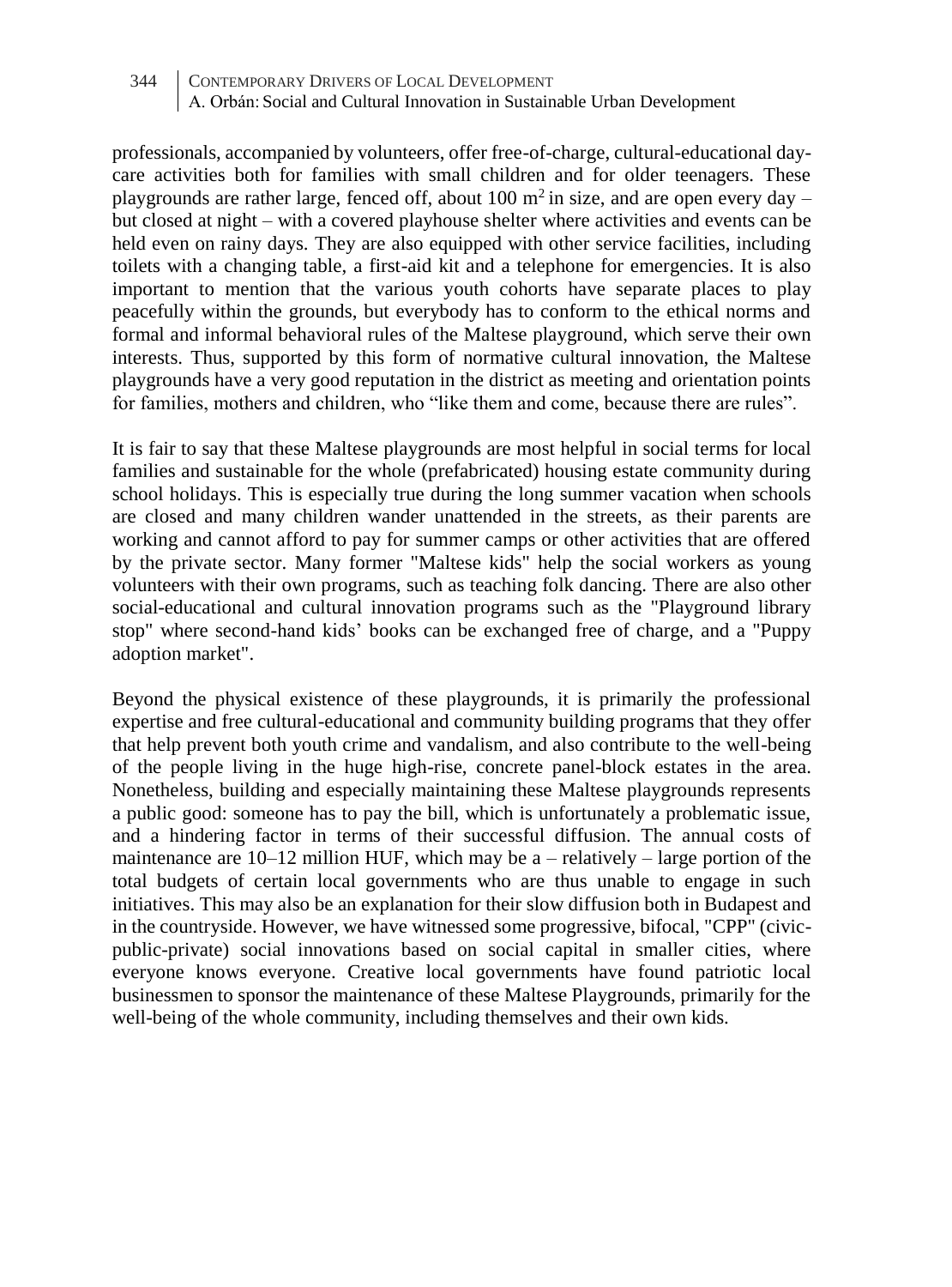## **6 Creative urban regeneration, reuse and "Cultural creatives"**

## **6.1 The success story of Budapest's ruin pub culture<sup>5</sup>**

Our second case study focuses on a real mixture of social and cultural innovation, cultural creatives and urban regeneration and represents a successful model of bifocal sociocultural innovation in the private sector. The phenomenon under investigation is a "Hungaricum" (a Hungarian speciality), a well-known, image-building tourist attraction in Budapest and among the top five destinations for foreign visitors, especially for the young people from all over the world who come to Budapest.

This example involves the "ruin pubs" of Budapest and the interrelated and alternative "ruin pub culture" which has been developing for more than fifteen years. Today there are many such establishments around the city concentrated mostly on the Pest side of Budapest, especially in the more run-down parts of the seventh district of Budapest (called Elizabeth-town), full of decaying old apartment houses and courtyards, the original birthplace of this type of innovative cultural and entertainment venue. Since the early 2000s the seventh district has undergone an intensive process of urban rehabilitation and regeneration – although interrupted by the economic crisis of 2008–2009 – which was partly planned and controlled by the local government through (for example) the granting of "re-use" licenses. It was also partly initiated by bottom-up, spontaneous cultural creatives and entrepreneurs who occupied run-down apartment houses otherwise destined to be demolished. The "top-down-bottom-up" interrelationship, however, has not been without conflict since the mid-2000s. Following this time the local government could no longer stand to see the spontaneous mushrooming of ruin pubs and either demolished the decaying houses, or terminated licenses to use them (Csizmady and Olt 2014). The only survivor was our case study example which moved to a privately owned – but also run-down – house and widened its scope of activities to include arts and culture by opening an open-air movie theatre. Hospitality – or as some researchers call it, "guerrilla hospitality," – played a significant role in the establishment of these ruin pubs, but they were more than simple providers of hospitality from the very beginning, becoming cultural focal points and attractions in their own right (Lugosi *et al.* 2010).

For our field research we selected and focused on an analysis of the very first flagship ruin pub, *Szimpla Kert* (Simple Garden) on Kazinczy street, which opened its doors in 2001 and which still exists and thrives to this day, and which is a model for many other cultural innovators and an initiator of this new sub-cultural trend. One piece of empirical evidence for the successful diffusion of this cultural innovation is the rapidly increasing number of ruin pubs on Kazinczy street: twenty-nine have opened in the last fourteen years. Furthermore, this bifocal sociocultural innovation ruin-pub model has been internationally replicated and exported to Berlin where two Szimpla-like venues (under the same ownership) have been opened recently.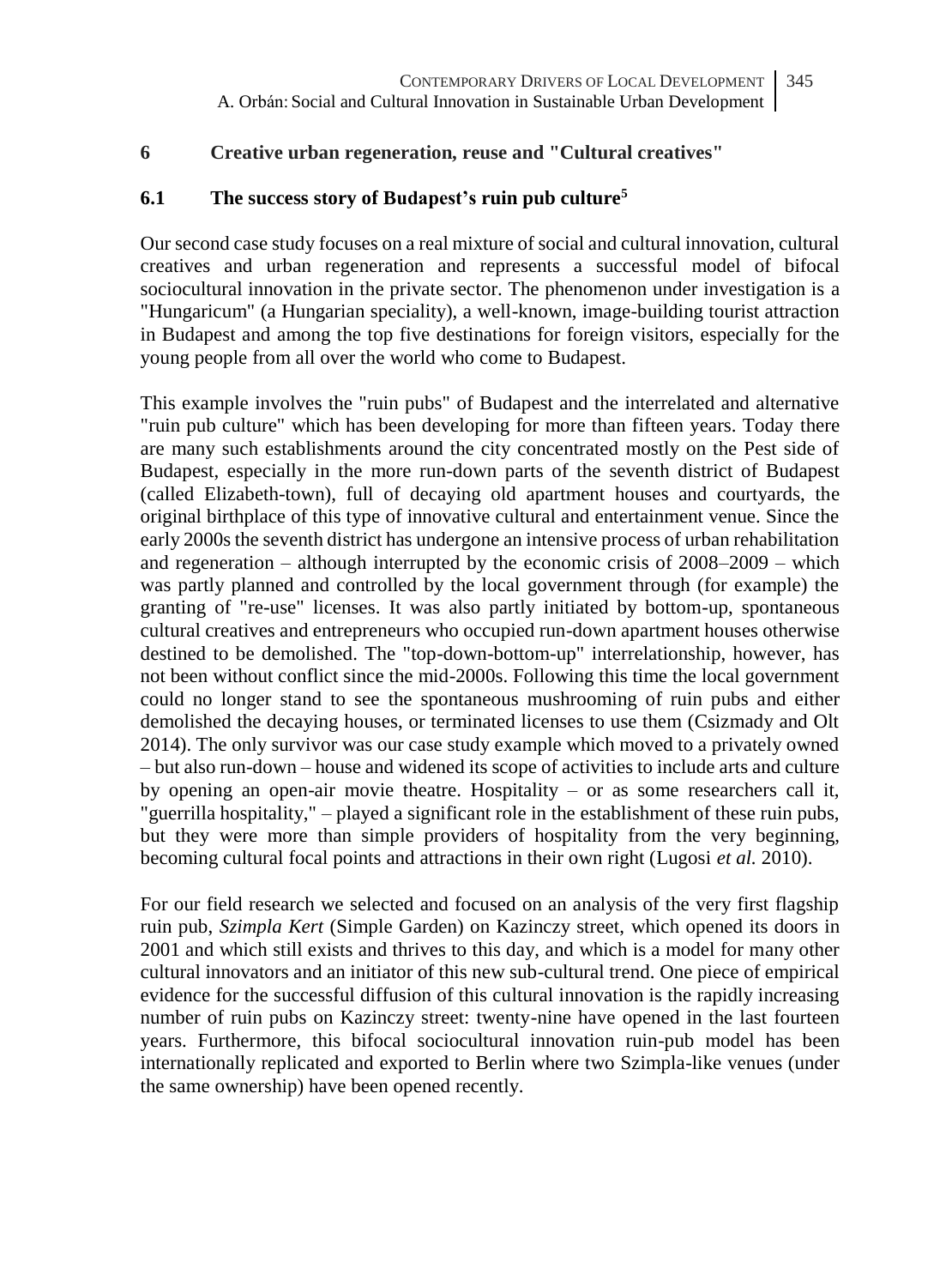Some university students in the early years of the new Millennium wanted to found an alternative, non-consumerist type of underground entertainment venue in which young people could meet, talk and feel a sense of community. The first *Szimpla Kávézó* (Simple  $Caf\acute{e}$ ) was – both in its physical and metaphysical meaning – a real underground place located on Kertész street, in a stuffy basement with little furniture but always full of enthusiastic young people. The first creative insight by the Szimpla founding fathers to start a business was partly spontaneous and partly planned at a very opportune moment because in 2001 there was a temporary vacuum in the underground nightlife scene caused by the closure of two popular youth clubs in the city. At the very beginning it only involved a "let's-see, one-off, spontaneous adventure" of the founding friends, but very soon they realized that they had created something unique and attractive where "you can feel and sense the buzz". Nonetheless – according to one of the founding fathers, still among the most innovative and active owners of *Szimpla* – it was always more than a simple pub: the owners wanted to build a cultural and community centre with a variety of new and innovative cultural and community-building programs (e.g. cultural street festivals), some of them belonging to the field of the social economy (e.g. *Szimpla* Farmers' Market). One of the present owners also founded a civil organization named *Azért* 7<sup>6</sup> to represent both the interests of the creative entrepreneurs and ruin-pub owners that could mediate between them, the local government, and local inhabitants, and also for the purpose of discussing and settling any conflicts, as well as to somehow formalize their spontaneous participation in the neighbourhood urban development process.

Their vision was realized right after moving to their second location, the first *Szimpla Kert* in Kazinczy Street, which opened on a seasonal basis in an abandoned locksmith's workshop decorated with low-cost, second-hand, re-used furniture and various found objects – such as a Trabant car ("Made in GDR") and old fashioned hairdryers from the 1950s, computers, lamps, gardening tools and living plants – in a very creative, unusual and unique way, smartly balanced between art and rubbish. There are many creative people and designers working in *Szimpla Kert* with Big C and little C creativity, although there is one jack-of-all-trades among them who has a huge imagination and can repair everything. In 2004 – due to the above-mentioned rental-related conflicts with the local government – the venue moved to the present location; another abandoned and decaying, but privately owned one-hundred-year-old house in Kazinczy Street, and widened their scope of activity in the field of culture, becoming more acceptable in the eyes of the local government. Since then, the founders have continuously built their empire, extending the *Szimpla* network of various businesses and initiatives with a clear mission and vision of alternative eco-culture and an urban and sustainable way of living, ranging from the *Szimpla Bringa* (Simple Bike) *Flea Market* of second-hand bikes and gadgets, through street festivals to the local smallholders' *Szimpla Háztáji piac* (Farmers' market) connected to the *Szimpla Háztáji* Slow Food restaurant.

The courtyard of *Szimpla Kert*, full of foreign visitors by night, is unbelievably different on Sundays, becoming an urban market place for organic vegetables and fruit, farm fresh meat, sausages, salami, home-made fruit jams and cordials from local family farms and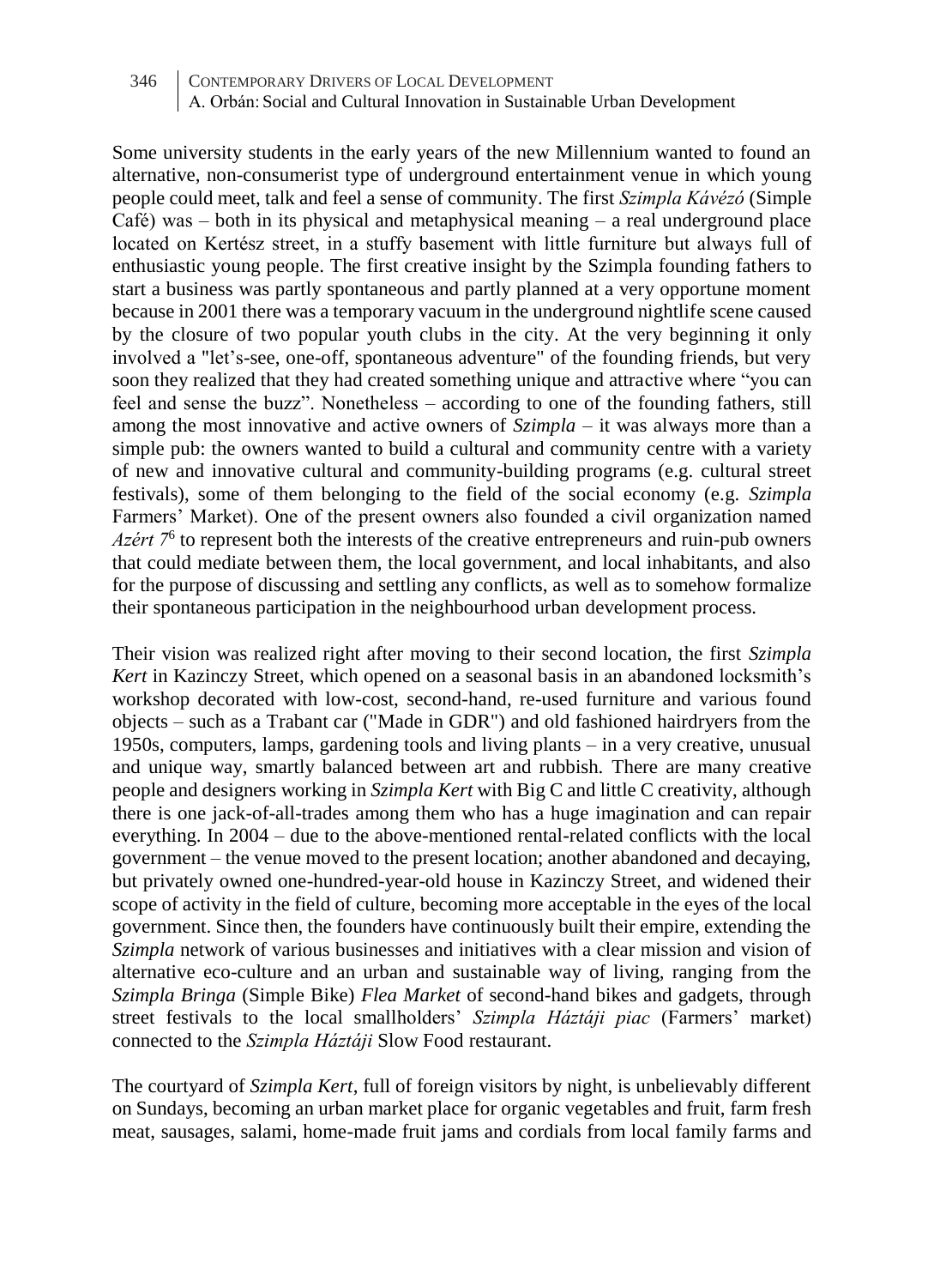small-scale entrepreneurs from the countryside. *Szimpla* farmers' market has become very popular both among environmentally conscious young citizens who come from distant quarters of the city, and elderly locals who enjoy the reasonably cheap, fresh products (helped out with a special discount scheme directly targeting them which also includes other *Szimpla* services). There are usually 35–45 local farmers present, some of whom are very enthusiastic and come only to this market to sell their home-made products because of the fantastic atmosphere. Moreover, within the framework of their community building and educational strategy there are dedicated family and children's events, coupled with "community lunch cooking," where anyone can be a volunteer chef using the market products which are available to create dishes which are then sold to visitors to help finance the initiative. A further part of their cultural-educational and local food promotional initiative is organising wine and *pálinka* (a strong Hungarian spirit, and another Hungaricum) tasting sessions by well-known experts in the *Szimpla Háztáji* slow food restaurant where these home-made products can be found and tasted.

In line with Mieg's (2012) argumentation, we conclude that *Szimpla* as a bi-focal form of sociocultural innovation has somehow become a part of a creative and sustainable urban development project, preserving "core" – architectural-physical – resources, and at the same time creating radically new and innovative "growth" – culturally creative service – resources, which together make up a unique, local identity-building attribute, attracting other creative entrepreneurs, thousands of tourists, and nowadays, old-new real estate investors who have realized the increasing value of the quarter and are polishing up earlier development plans that were interrupted by the financial crisis.

# **7 Public good or public bad?**

In an effort to maintain balance, however, we should mention the negative externalities; the disadvantageous features of ruin pubs which have created the ongoing need for conflict resolution tools and mechanisms, be they either cooperative informal solutions or more formal policy resolutions on behalf of the main stakeholders (namely, the creative entrepreneurs and the local municipality). There is permanent, on-going conflict between the ruin pub owners and local residents – third parties, and stakeholders – about late-night noise, littering and sometimes the misbehavior of foreign tourists (sometimes between 10,000 and 20,000 people on a crowded summer night). Obviously, this conflict has come to the attention of local government officials who sought to find a compromise. The mayor of the district, while acknowledging that they had only slowly realized the seriousness and extent of the problem, ruled out closing the bars, since these spontaneous initiatives were making their district more colourful and attractive. Instead, they suggested more strictly enforcing policies for the entertainment quarter based on the local government's official closing policy<sup>7</sup> and increased out-door terrace rental fees, from which they try to financially compensate local residents; for instance, by supporting the replacement of windows with new, better insulating ones. Another socially innovative safeguarding mechanism of the ruin pub owners for preventing littering and decreasing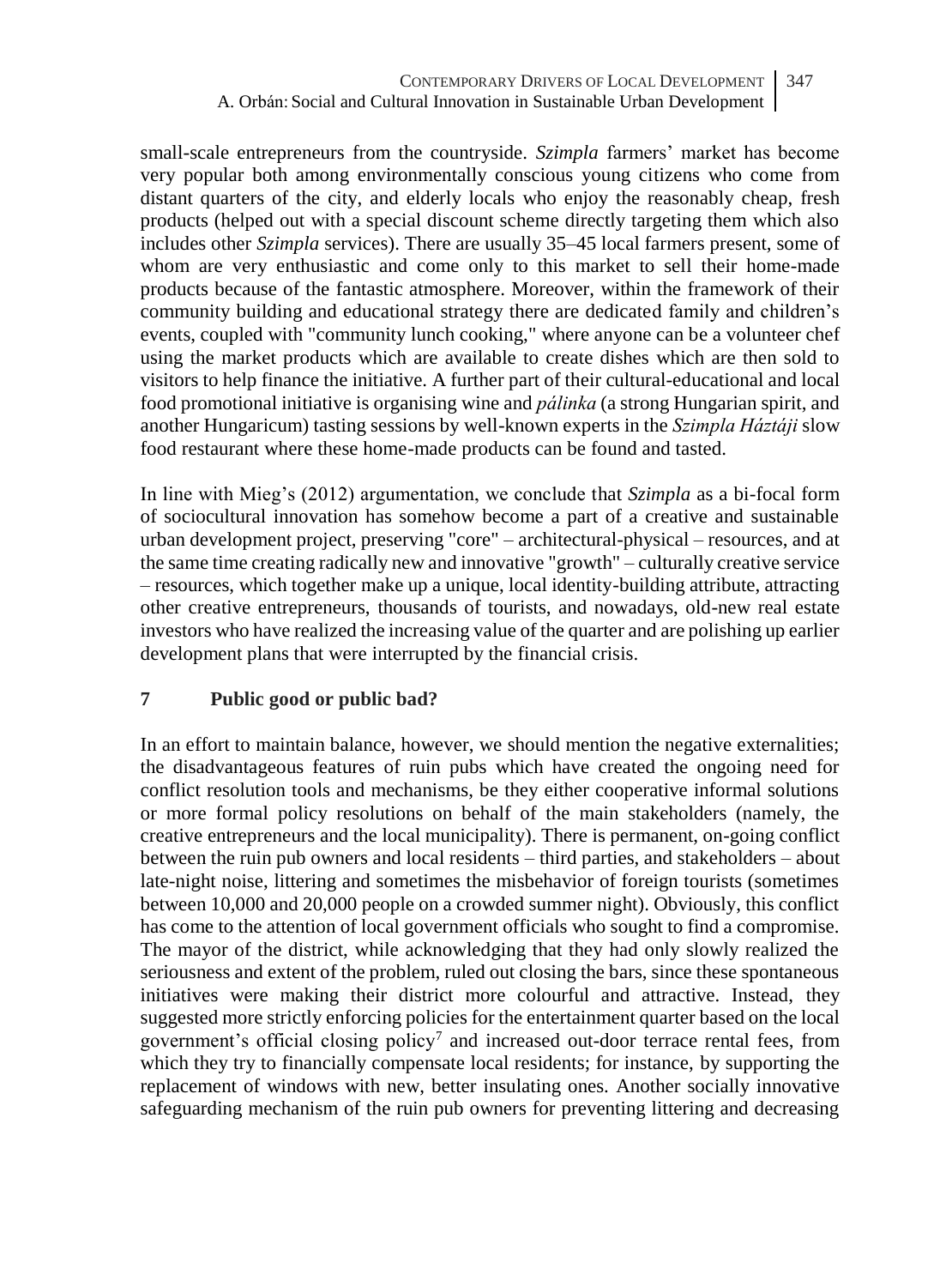noise – quite unique in its format – involves the so-called "silence clowns" who patrol the neighbourhood, asking noisy, misbehaving costumers to stick to the rules.

On the other hand, the ruin pub and bar owners – many of them local residents themselves – maintain that, although the influx of visitors has created some problems, the benefits outweigh the disadvantages as the bars earn money and boost property prices in the area.<sup>8</sup> According to a local resident owner, the area had been very quiet for almost fifty years, but the recent changes came so quickly that some people could not get used to them. Truly, on the one hand this spontaneous re-generative development of the quarter brings in money to local entertainment businesses, $9$  gives work to many young people<sup>10</sup> who work in the pubs, shops and mushrooming hostels, raises tax revenue for the local government, and increases the property values of local residents.

From another perspective, the over-crowdedness of the area, with noise and littering – the "no-go areas" of Roberts (2006) –, constitutes a "public bad"; a negative externality which diminishes the well-being of neighbourhood residents who can choose between the options of "go-away-quit" or "stay and bear the consequences". Many of them chose the former and have sold their properties – for a higher price, as mentioned, thus being somewhat compensated in a financial-material sense – and have moved to quieter areas of the district or further afield. Others, such as young professionals between 30–40 years of age and students – Hungarian and foreigners alike – have been attracted by the creative atmosphere – despite the above-mentioned negative externalities of the district –, and are continually buying up or renting apartments nearby. Moreover, property owners and real estate investors have revived their earlier development plans and started constructing new apartment houses and hostels. It is a contradiction though, that terminating or closing these ruin bars would create a counter-effect, totally changing this spontaneously started, bottom-up urban regeneration process, leading to a loss of the creative milieu itself, an essential growth resource and factor in the urban development of the quarter.

# **8 Conclusions**

Cities such as Budapest are very complex systems, full of individuals and organizations with different views and interests, including those about the planning, development and governing of sustainable and creative cities. Therefore, it is very important what kind of negotiation and mediation takes place during the urban development policy process to meet bottom-up, spontaneous and decentralized social and cultural innovation initiatives with top-down, centralized urban development planning and policy responses.

Nonetheless, we claim – based on document analyses and interviews – that to date there exist no institutionalized fora for negotiation and mediation or meeting places for interested parties where problems can be discussed, conflicts solved and agreement made about sustainable urban development, either at the district or city level. From the first case study we identified a more supportive and inspiring environment in which NGO leaders (the civil sector) had good – though informal – relations with the local government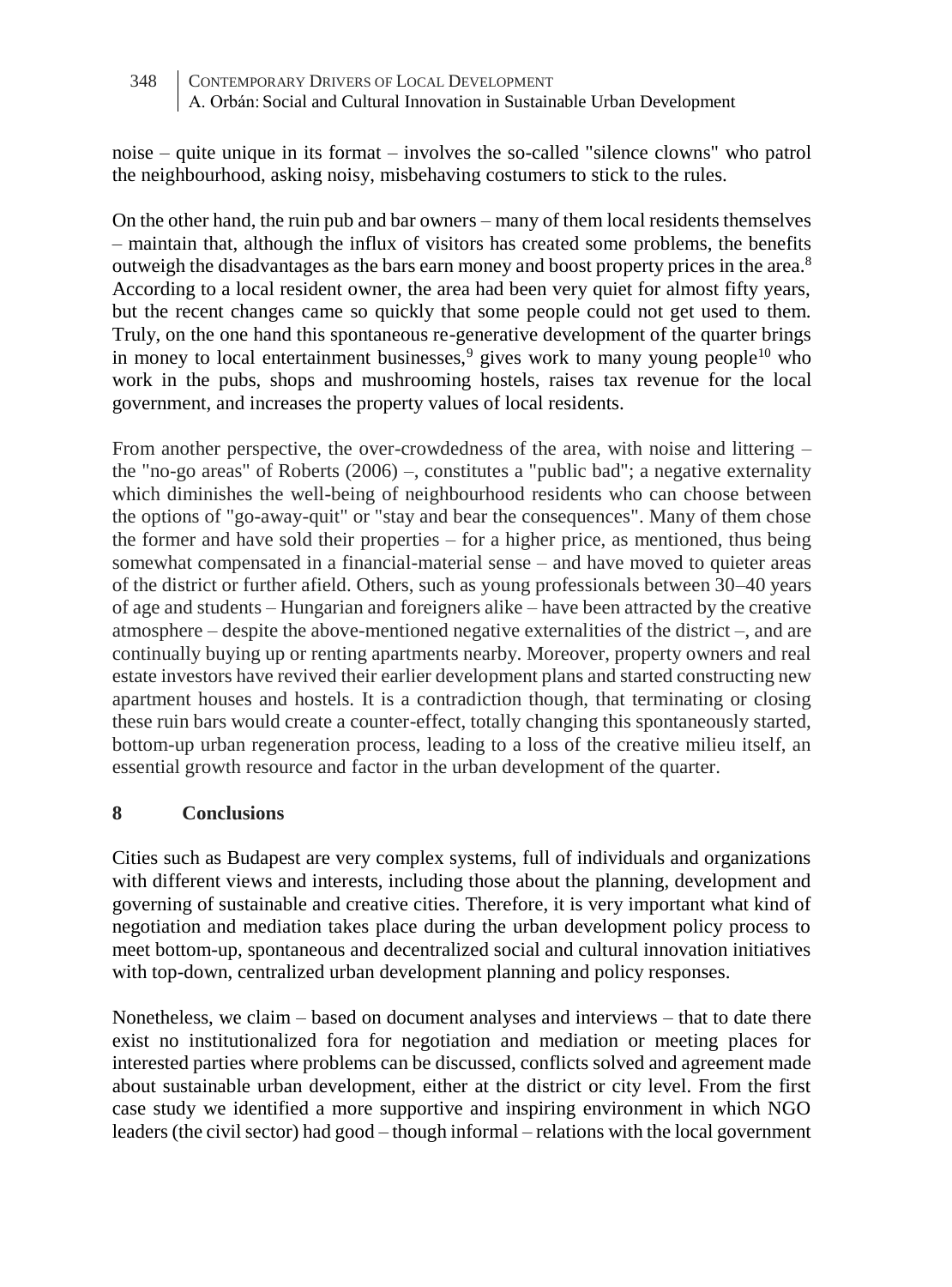(the public sector). Moreover, in smaller cities, "where everyone knows everyone" local governments enjoyed supportive relations with local businesses, representing a form of trust-based social capital. This latter turned to be both an essential growth resource and a factor fostering the diffusion of social innovation. In the second case, the private-public, bottom-up-top-down interrelation is not without conflict. There has been a local district referendum in February 2018 initiated by a recently founded local civil group ("For liveable Elisabeth town") about the midnight closing. The referendum was not successful and decisive, as less than  $50\%$  (just  $16\%$ ) of the local citizens voted. However, the conflict was not solved. The dispute is still ongoing between the local residents and the entertainment SMEs whether the ruin bar area is a public good or a public bad?<sup>11</sup>

Finally, learning from our own empirical case studies, as well as from the experiences – either positive or negative – of other creative, culturally innovative and sustainably planned cities (see Cohendet *et al.* 2011; Merkel 2012; Raj Isar 2012; Roberts 2006, among others), we now put forward our own idea for social innovation in local urban governance (on a district and/or city level): the introduction of a permanent, formalized negotiation space; an institutionalized forum for discussion, conflict resolution, and most importantly, for horizontal, participatory and sustainable urban governance. This suggestion is in line with the critical overview and research findings of Scott (2014) about twenty-first century new urbanism, which claims that the enlargement of the urban democratic sphere is a basic condition for the really successful – not self-declared – creative city, and for urban development.

#### **Notes:**

<sup>1</sup> See for more detail the policy review written by Jane Jenson and Denis Harrisson (2013) Social Innovation Research in the European Union, EC Directorate-General for Research and Innovation, later referred to as Jenson and Harrison (2013), available at: https://ec.europa.eu/research/socialsciences/pdf/policy\_reviews/social\_innovation.pdf/ (15 March, 2019).

<sup>2</sup> See more detail in Pisano *et al.* (2015) Social Innovation in Europe, ESDN Quarterly report No. 36, April. Available at: http://www.sd-network.eu/quarterly%20reports/report%20files/pdf/2015- April-Social Innovation in Europe.pdf (15 March, 2019).

<sup>3</sup> See for more detail the web page of these EU-funded projects: [www.si-drive.eu,](http://www.si-drive.eu/) [www.transitsocialinnovation.eu,](http://www.transitsocialinnovation.eu/) [www.tepsie.eu,](http://www.tepsie.eu/) www.wilcoproject.eu (15 March, 2019).

<sup>4</sup> Sources for this subchapter: official website documents of the Hungarian Maltese Charity Service (Available at:<http://www.maltai.hu/> (15 March, 2019)) and personal communication with László Nagy, Program Coordinator of the Maltese Playgrounds in Óbuda-Békásmegyer (III) District of Budapest (May 2015).

<sup>5</sup> Sources for this subchapter: the official website documents of *Szimpla Kert* (available at: http://szimpla.hu/ (15 March, 2019) and *Budapest Erzsébetváros Municipality* (available at: [http:/](http://szimpla.hu/)/erzsebetvaros.hu (15 March, 2019)) and other internet-based news and resources (available at following websites: [http://7.kerulet.ittlakunk.hu/arcok/130524/abel-aki-nem-szimpla,](http://7.kerulet.ittlakunk.hu/arcok/130524/abel-aki-nem-szimpla) [http://romkocsmak.hu/index.php?id=blog&cikk=23;](http://romkocsmak.hu/index.php?id=blog&cikk=23)

http://romkocsmak.hu/index.php?id=blog&cikk=18[;http://index.hu/kultur/2012/11/24/szimplapia](http://index.hu/kultur/2012/11/24/szimplapiac/) [c/;](http://index.hu/kultur/2012/11/24/szimplapiac/) http://hg.hu/cikkek/varos/11963-szovetsegben-a-romkocsmak; http://hetesblog.blog.hu/2016/02/20/elo\_erzsebetvaros\_egyesulet: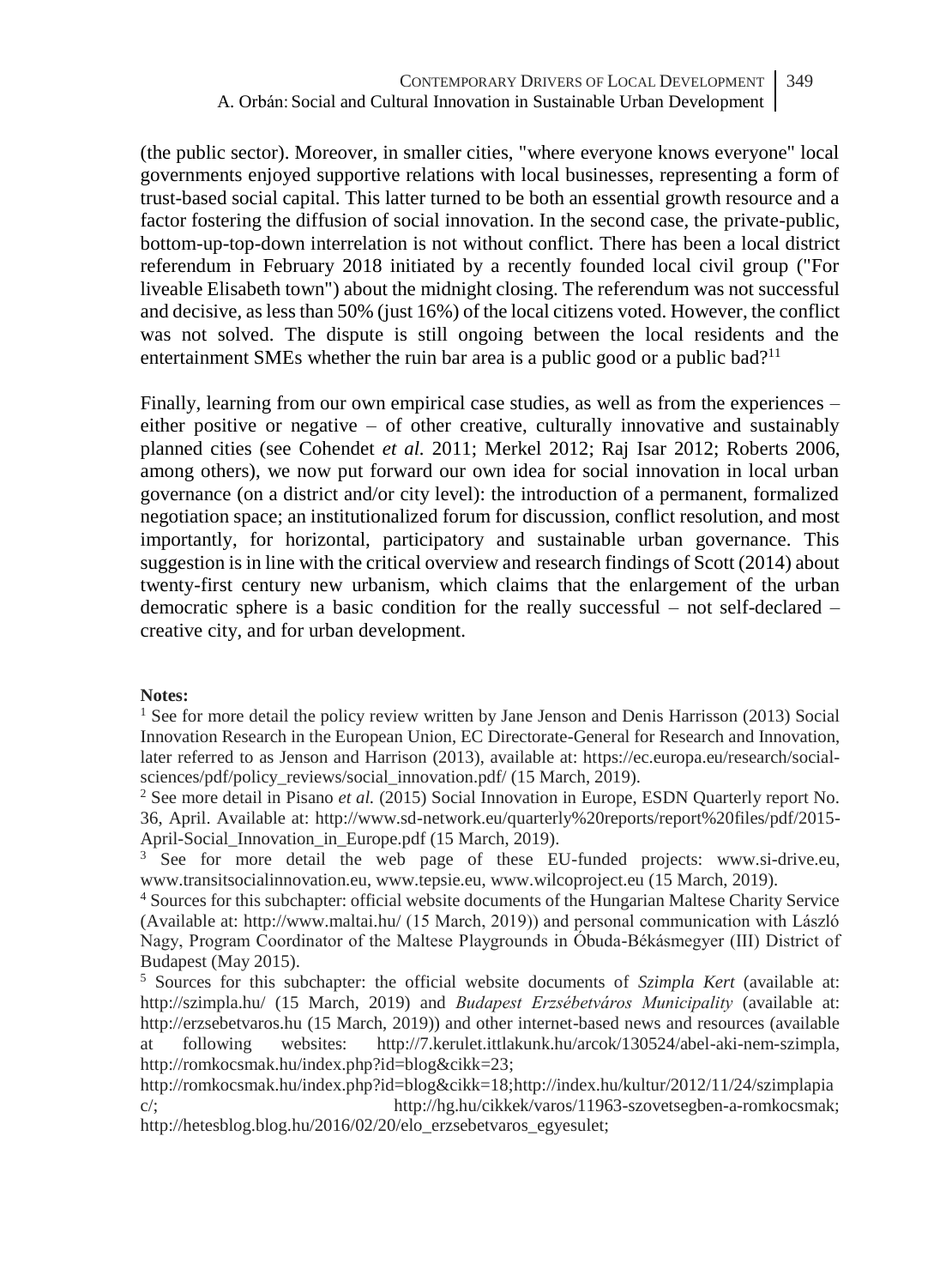- http://www.origo.hu/itthon/20150813-maga-ala-temeti-a-romkocsmakat-a-beporgo-budapestialberletpiac.html/ (15 March, 2019)), and personal communication with Ábel Zsendovits, one of the founders and owners of "Szimpla".

<sup>6</sup>Az Élő Erzsébetvárosért Egyesület/For a Living Elizabeth-town, available at: http://7.kerulet.ittlakunk.hu/holmi/legfontosabbak/az-elo-erzsebetvarosert-egyesulet/ (15 March, 2019).

7 In accordance with the general Budapest-wide rule that from March 2013 bars and restaurants should close after midnight, and should obtain the operational agreement of the given community of local condominiums.

<sup>8</sup> The average flat prices have more than doubled in the last five years in Elisabeth town.<br><sup>9</sup> Earning 200 billion HIE per year (Index 2010) Availab

<sup>9</sup> Earning 300 billion HUF per year (Index 2019). Available at: [https://index.hu/belfold/2018/02/18/bulinegyed\\_nepszavazas\\_eredmeny](https://index.hu/belfold/2018/02/18/bulinegyed_nepszavazas_eredmeny) (15 March, 2019).<br><sup>10</sup> Employing ten thousand people (Index 2019). Available

<sup>10</sup> Employing ten thousand people (Index 2019). Available at: [https://index.hu/belfold/2018/02/18/bulinegyed\\_nepszavazas\\_eredmeny](https://index.hu/belfold/2018/02/18/bulinegyed_nepszavazas_eredmeny) (15 March, 2019).

<sup>11</sup> Available at: [https://index.hu/belfold/2018/02/18/bulinegyed\\_nepszavazas\\_eredmeny/;](https://index.hu/belfold/2018/02/18/bulinegyed_nepszavazas_eredmeny/) [http://magyarhirlap.hu/cikk/111129/Ervenytelen\\_volt\\_a\\_nepszavazas\\_a\\_bulinegyed\\_jovojerol](http://magyarhirlap.hu/cikk/111129/Ervenytelen_volt_a_nepszavazas_a_bulinegyed_jovojerol) (15 March, 2019).

#### **References:**

- *Budapest Erzsébetváros Municipality* (2019) available at: [http:/](http://szimpla.hu/)/erzsebetvaros.hu (March 15, 2019).
- Cameron, J., Odendaal, N. & Todes, A. (2004) Integrated Area Development Projects: Working Towards Innovation and Sustainability, *Urban Forum,* 15(4),pp. 311–339.
- Cohendet, P., Grandadam, D. & Simon, L. (2010) The Anatomy of the Creative City, *Industry and Innovation,* 17(1), pp. 91–111.
- Cohendet, P., Grandadam, D. & Simon, L. (2011) Rethinking Urban Creativity: Lessons from Barcelona and Montreal, *City, Culture and Society,* 2(3), pp. 151–158.
- Csizmady, A. & Olt, G. (2014) Creative Milieu in a Changing Neighbourhood The Inner Elisabethtown World of the Ruin Pubs, *Culture and Community (Kultúra és Közösség),* 5(2), pp. 27–42.
- Deakin, M. & Allwinkle, S. (2007) Urban Regeneration and Sustainable Communities: The Role of Networks, Innovation, and Creativity in Building Successful Partnerships, *Journal of Urban Technology,* 14(1), pp. 77–91.
- *Élő Erzsébetvárosért Egyesület/For a Living Elizabeth-town* (2019) available at: http://7.kerulet.ittlakunk.hu/holmi/legfontosabbak/az-elo-erzsebetvarosert-egyesulet/ (March 15, 2019).

Florida, R. (2002) *The Rise of the Creative Class: And How it is Transforming Work, Leisure, Community and Everyday Life* (New York: Basic Books).

- Florida, R., Mellander, C & Rentfrow, P. J. (2013) The Happiness of Cities, *Regional Studies,* 47(4), pp. 613–627.
- Gerometta, J., Haussermann, H. & Longo, G. (2005) Social Innovation and Civil Society in Urban Governance: Strategies for an Inclusive City, *Urban Studies,* 42(11), pp. 2007–2021.

*Hungarian Maltese Charity Service* (2019) available at:<http://www.maltai.hu/> (March 15, 2019). *Index* (2019) available at: https://index.hu (March 15, 2019).

Jenson, J. & Harrisson, D. (2013) *Social Innovation Research in the European Union. Policy Review,* available at: [https://ec.europa.eu/research/social](https://ec.europa.eu/research/social-sciences/pdf/policy_reviews/social_innovation.pdf)[sciences/pdf/policy\\_reviews/social\\_innovation.pdf/](https://ec.europa.eu/research/social-sciences/pdf/policy_reviews/social_innovation.pdf) (March 15, 2019).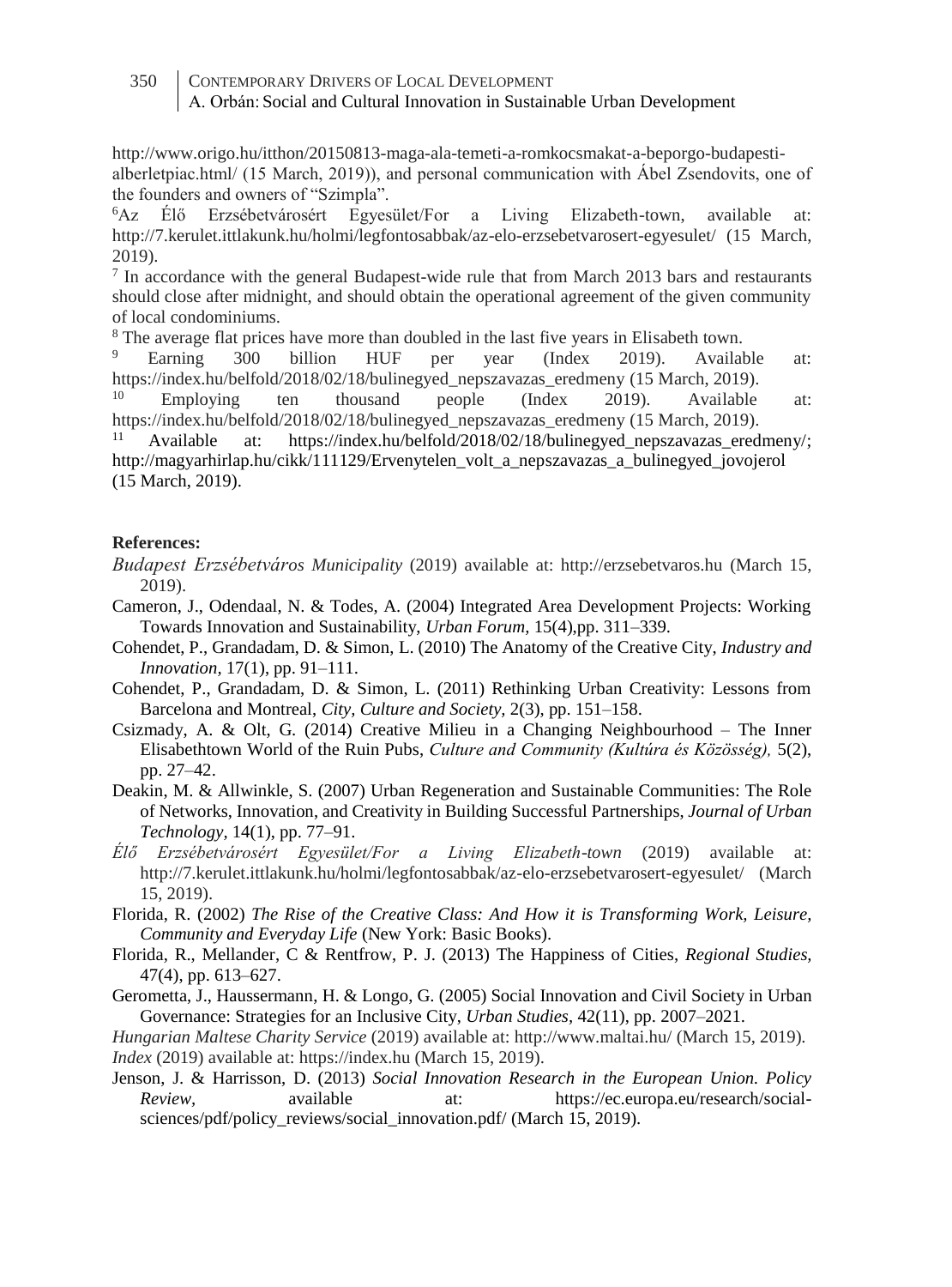- Kozbelt, A., Beghetto, R. A. & Runco, M. A. (2010) Theories of Creativity, In: Kaufman, J. C. & Sternberg, R. J. (eds.) *The Cambridge Handbook of Creativity* (Cambridge: Cambridge University Press), pp. 20–47.
- Lafferty, W. M. (ed.) (2004) *Governance for Sustainable Development. The Challenge of Adapting Form to Function* (Cheltenham: Edward Elgar).
- Landorf, C. (2011) A Future for the Past: A New Theoretical Model for Sustainable Historic Urban Environments, *Planning Practice & Research,* 26(2),pp. 147–165.
- Landry, C. (2000) *The Creative City. A Toolkit for Urban Innovators* (London: Earthscan).
- Landry, C. (2012) The Creative City: Compelling and Contentious, In: Anheier, H. K. & Raj Isar, Y. (eds.) *The Cultures and Globalization Series 5: Cities, Cultural Policy and Governance* (London: Sage), pp. 122–130.
- Laville, J.-L., Levesque, B. & Mendell, M. (2007) The Social Economy: Diverse Approaches and Practices in Europe and Canada, In: *The Social Economy: Building Inclusive Economies* (Paris: OECD LEED), pp. 155–187.
- Lugosi, P., Bell, D. & Lugosi, K. (2010) Hospitality, Culture and Regeneration: Urban Decay, Entrepreneurship and the 'Ruin' Bars of Budapest, *Urban Studies,* 47(14), pp. 3079–3101.
- MacCallum, D., Moulaert, F., Hillier, J. & Vicari Haddock, S. (2009) *Social Innovation and territorial development* (Surrey: Ashgate).
- *Magyarhirlap.hu* (2019) available at: [http://magyarhirlap.hu/cikk/111129/Ervenytelen\\_volt\\_a\\_nepszavazas\\_a\\_bulinegyed\\_jovojero](http://magyarhirlap.hu/cikk/111129/Ervenytelen_volt_a_nepszavazas_a_bulinegyed_jovojerol) [l](http://magyarhirlap.hu/cikk/111129/Ervenytelen_volt_a_nepszavazas_a_bulinegyed_jovojerol) (March 15, 2019).
- Merkel, J. (2012) 'Creative Governance' in Berlin?. In: Anheier, H. K. & Raj Isar, Y. (eds.) *The Cultures and Globalization Series 5: Cities, Cultural Policy and Governance* (London: Sage), pp. 160–166.
- Mieg, H. A. (2012) Sustainability and Innovation in Urban Development: Concept and Case, *Sustainable Development,* 20(4),pp. 251–263.
- Moulaert, F. (2009) Social Innovation: Institutionally embedded, territorially (re)produced, In: MacCallum, D., Moulaert, F. Hillier, J. & Vicari Haddock, S. (eds.) *Social Innovation and territorial development* (Surrey: Ashgate), pp. 11–23.
- Moulaert, F. & Ailenei, O. (2005) Social Economy, Third Sector and Solidarity Relations: A Conceptual Synthesis from History to Present, *Urban Studies,* 42(11), pp. 2037–2053.
- Moulaert, F., MacCallum, D. & Hillier, J. (2013) Social Innovation: Intuition, Precept, Concept, Theory and Practice, In: Moulaert, F., MacCallum, D., Mehmood, A. & Hamdouch, A. (eds.) *The International Handbook on Social Innovation: Collective Action, Social Learning and Transdisciplinary Research* (Cheltenham: Edward Elgar), pp. 13–24.
- Moulaert, F., Martinelli, F., Swyngedouw, E. & Gonzales, S. (2005) Towards Alternative Model(s) of Local Innovation, *Urban Studies,* 42(11), pp. 1969–1990.
- Mumford, M. D. (2002) Social Innovation: Ten Cases from Benjamin Franklin, *Creativity Research Journal,* 14(2), pp. 253–266.
- Pisano, U., Lange, L. & Berger, G. (2015) Social Innovation in Europe. An Overview of the Concept of Social Innovation in the Context of European Initiatives and Practices, *ESDN Quarterly Report,* 36, pp. 3–25.
- Pol, E. & Ville, S. (2009) Social innovation: Buzz word or enduring term?, *The Journal of Socio-Economics,* 38(6), pp. 878–885.
- Primavera, H. (2013) An economy for the common good with social currencies, In: Shantz, J. & Macdonald, J. B. (eds.) *Beyond Capitalism: Building Democratic Alternatives for Today and the Future* (London, Oxford, New York, New Delhi, Sydney: Bloomsbury Academic), pp. 71– 95.